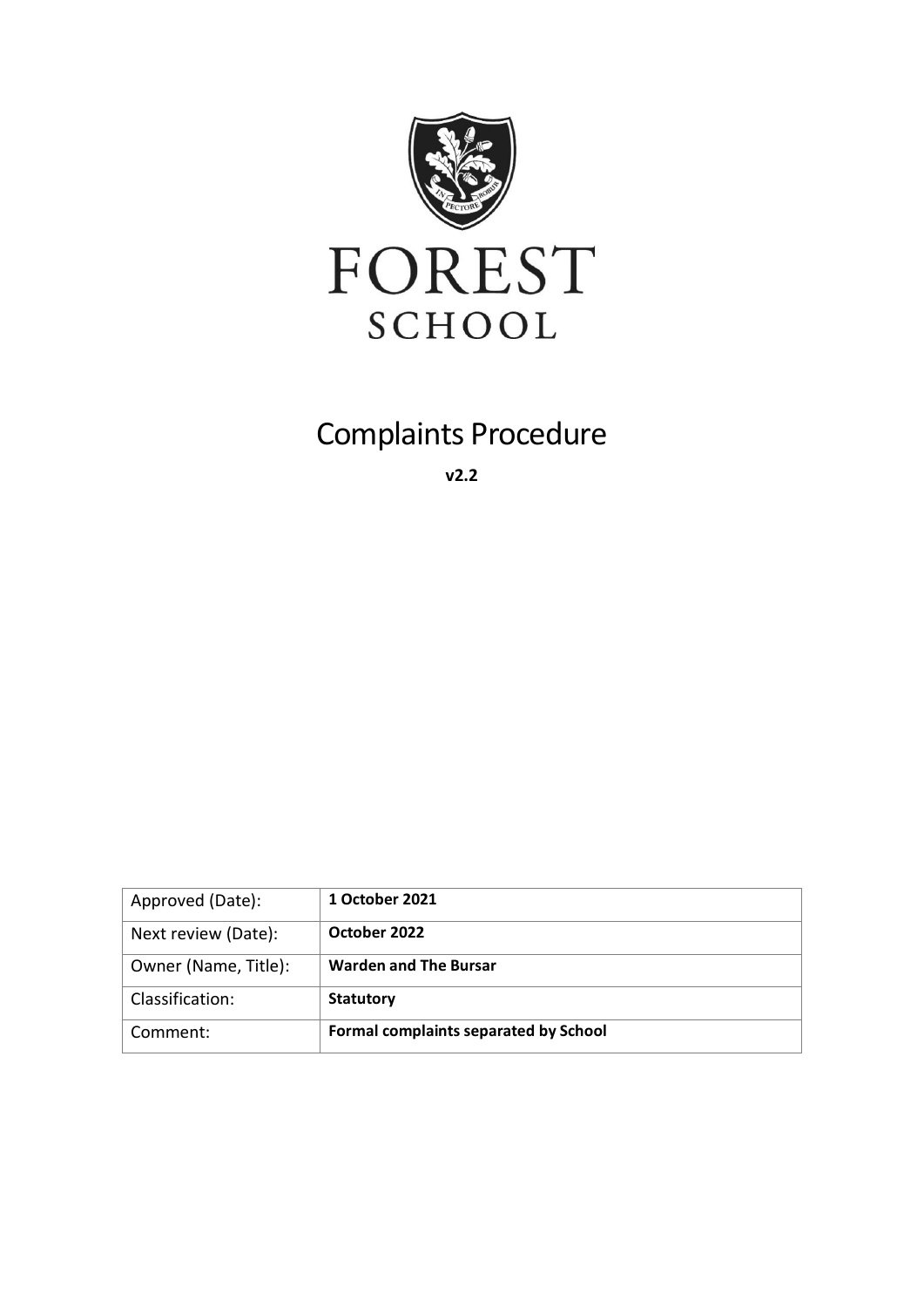#### **Complaints Procedure**

## 1. Introduction

1.1 Forest School (hereafter referred to as 'the School') takes great care with the quality of the teaching and pastoral care provided to its pupils. However, if parents of pupils at the School do wish to make a complaint it is our intention that the complaint will be treated seriously and dealt with promptly, impartially and sensitively.

Parents can be assured that any concerns and complaints raised will not adversely affect a pupil or his/her opportunities at Forest School.

1.2 A 'concern' may be defined as 'an expression of wrong or doubt over an issue considered to be important for which re-assurance is sought'. A 'complaint' may be generally defined as 'an expression of dissatisfaction however made, about actions taken or a lack of action'. (DfE 2016 updated 2019)

#### 1.3 **The School's complaints procedure has** three stages:

**Stage 1:** informal raising of a concern or difficulty with a member of staff orally or in writing as set out in 2.1 - 2.10

**Stage 2:** a formal complaint in writing to the Warden

**Stage 3:** a reference to the Complaints Panel

A written record will be kept of all complaints that are made and whether they are resolved following an informal procedure, or proceed to a formal process.

A record will also be kept of the action taken by the School as a result of a complaint, regardless of whether the complaint is upheld.

- 1.4 Correspondence, statements and records will be kept confidential except where the Secretary of State or a body conducting an inspection under Section 109 of the Education and Skills Act 2008 requests access to them.
- 1.5 Parents making a complaint can expect the following procedure to apply. Working days for the purposes of this procedure shall mean working days during a school term.
- 1.6 This policy should be read in conjunction with;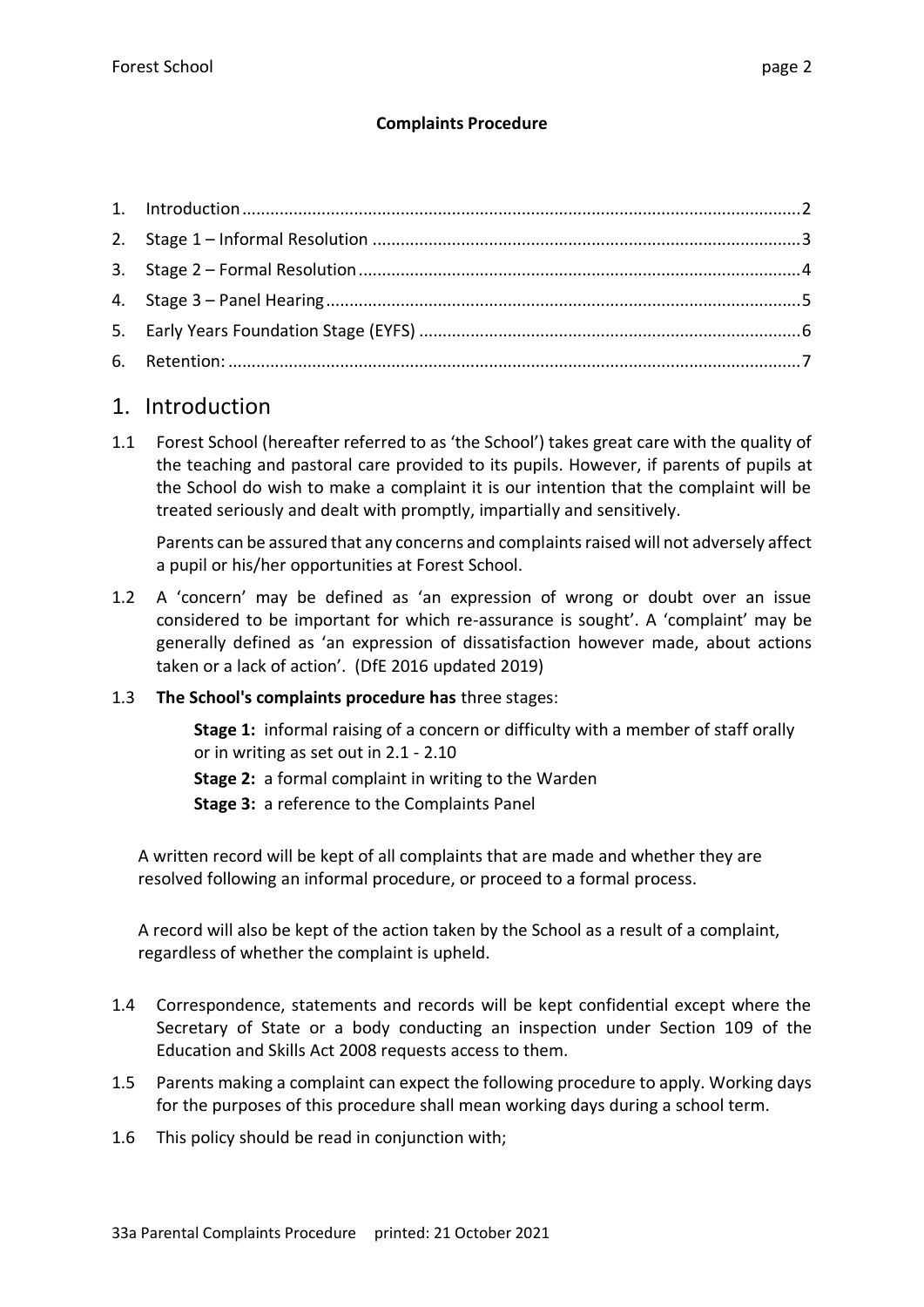Appeals from exclusions Behaviour Policy School Rules Admissions Policy Safeguarding and Child Protection Policy Keeping Children Safe in Education, Statutory Guidance

### 2. Stage 1 – Informal Resolution

2.1 It is hoped that most minor complaints or concerns will be resolved quickly and informally as part of the regular dialogue between home and school. The School will wish to take whatever measures are necessary to sort out any problems effectively before they turn into a formal matter. Such measures will include some or all of the following: giving advice or reassurance; explaining the context to an incident or a decision; gathering information from other staff or from pupils; finding information from other sources; referring the potential complaint to a senior colleague; reviewing or amending the School's practice; giving feedback to parents; acknowledging and apologising for mistakes or oversights.

The following process outlined in 2.2-2.9 uses Senior School nomenclature. In the Prep School parents should contact their child's Form Teacher in the first instance who will liaise with the relevant Prep School Deputy Heads, Senior Deputy Head of the Prep School and the Head of Prep School according to the severity of the matter. Prep School parents may choose to make a complaint to other members of staff who will follow the appropriate pathways of consultation. Should the matter not be resolved with the complaint having been escalated appropriately to the Head of Prep School, parents are advised to proceed with the complaint in accordance with Stage 2 which would include the Warden.

- 2.2 If a tutor is unable to resolve the parents concern or if the concern is in relation to a member of staff, they will refer the matter to the appropriate Head of Section. The Head of Section will include the relevant Deputy Head or the Bursar in the process, as appropriate, depending on whether the nature of the complaint is academic, pastoral, disciplinary, financial, co-curricular or other.
- 2.3 If the complaint is about the Tutor, then the parent should contact the relevant Head of House who will refer the complaint to the relevant Head of Section.
- 2.4 In all cases of complaints against a member of staff, the Head of Section will act as the Complaint Manager, gathering information from tutors, teachers, Heads of Departments and Heads of House as appropriate. The Head of Section will respond to the parent once they have the information or resolution.
- 2.5 When a parent raises a concern about a member of staff the original email should be sent directly to the relevant Head of Section and not be put on a pupil file or sent to a school office email distribution list. The Head of Section will retain a working file while they investigate the issue which they will share with the relevant Deputy Head. Once the issue has been resolved the working file containing the original complaint and the resolution will be added to the pupil file. A separate report will be added to the staff file to record specific staff concerns.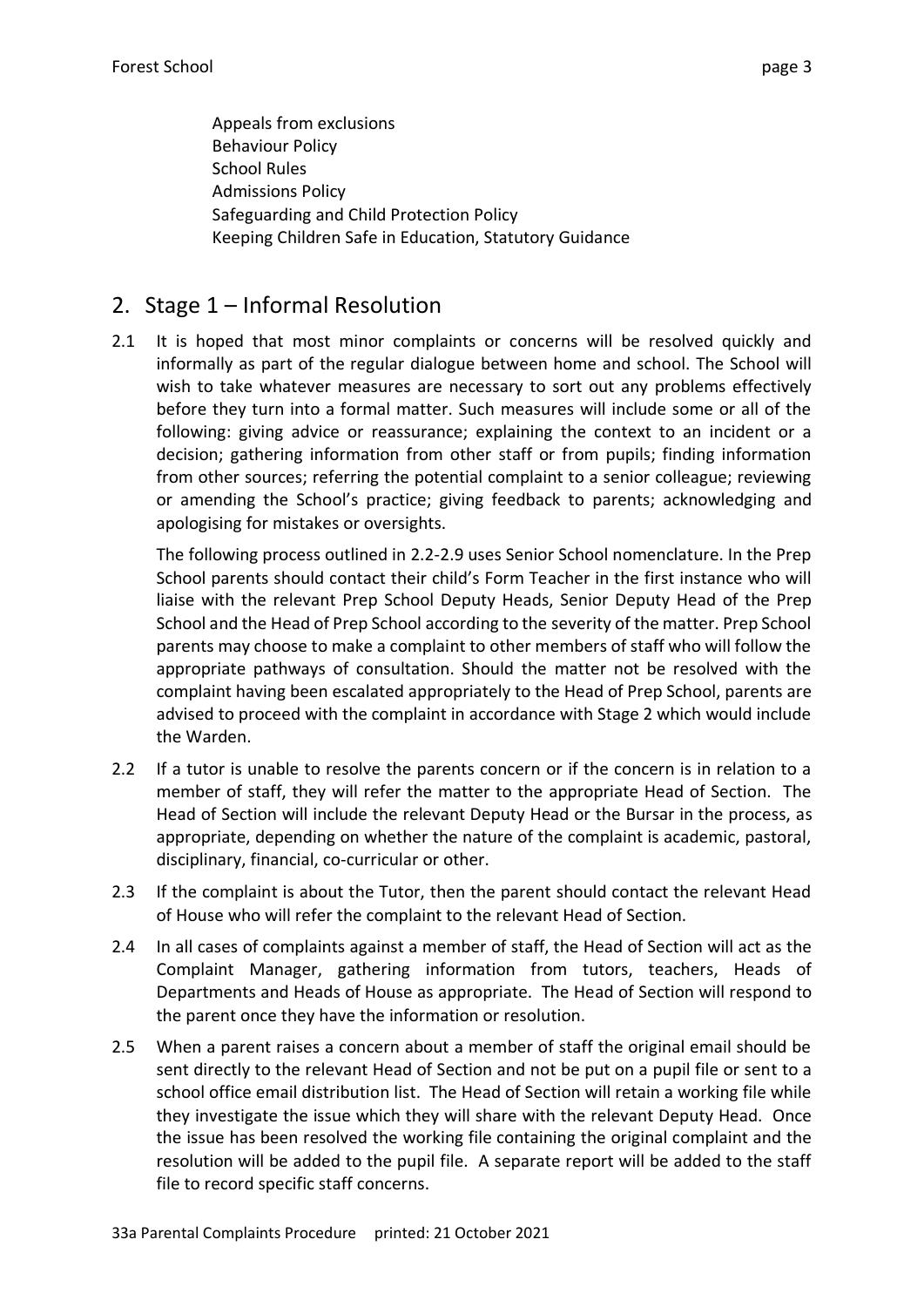- 2.6 It is hoped that working closely with Heads of Departments, subject teachers, Heads of House and Tutors, the Heads of Section will be able to address most concerns. However, when this is not the case, the relevant Deputy Head will be at the end point of the informal stage of the complaints procedure and will hold any necessary meetings with staff or pupils in the attempt to reach and informal resolution.
	- 1. Parents may also make complaints directly to other members of staff, for example to Heads of Department, Heads of Section or the Deputy Heads, who will pass the complaint to the appropriate member of staff in order for them to resolve the complaint quickly and to the parents' satisfaction.
- 2.7 A written record of all complaints and the date on which they were received will be kept.
- 2.8 All complaints will be treated in a timely and confidential manner. Knowledge of the complaint will be limited to those directly involved.
- 2.9 Should the matter not be resolved in this informal way within 10 working days of the complaint being made, and with the complaint having clearly been escalated appropriately to at least Deputy Head level, parents are advised to proceed with the complaint in accordance with Stage 2 which would include the Deputy Warden and the Warden.

# 3. Stage 2 – Formal Resolution

- 3.1 If the complaint cannot be, or is not being resolved on an informal basis, then the parents may at any time put their complaint in writing to the Warden. Parents should outline the issues and include all relevant information, stating that they wish to make a formal complaint, which members of staff have spoken to already, the nature of the complaint and the specific remedy they are seeking. Parents should note that the complaint at this stage should not change in scope from that presented at Stage 1. Should any new matters be presented, parents will be advised that they will be dealt with under Stage 1.
- 3.2 The Warden will respond to the parent concerned within 5 working days, indicating how the School proposes to proceed. In most cases the Warden will invite the parents concerned to an initial informal meeting to discuss the nature of the complaint and the remedy they are seeking and to explore resolutions. At the end of this meeting the parents will be asked to confirm that they wish to proceed with Stage 2.
- 3.3 If Stage 2 proceeds, it may be necessary for the Warden or, acting on his behalf, the Deputy Warden or another member of the Leadership Team to carry out further investigations and these will begin as soon as possible. Written records will be kept of all meetings and interviews held in relation to the complaint.
- 3.4 Once the Warden is satisfied that, so far as is practicable, all of the relevant facts have been established, a decision will be made within 5 working days and the parents will be informed of this decision, and the reasoning behind it, in writing.
- 3.5 The period of time between the Warden receiving the complaint and informing parents of the final decision will be no longer than 20 working days. Please note that any complaint received within 20 working days of the end of term or half term is likely to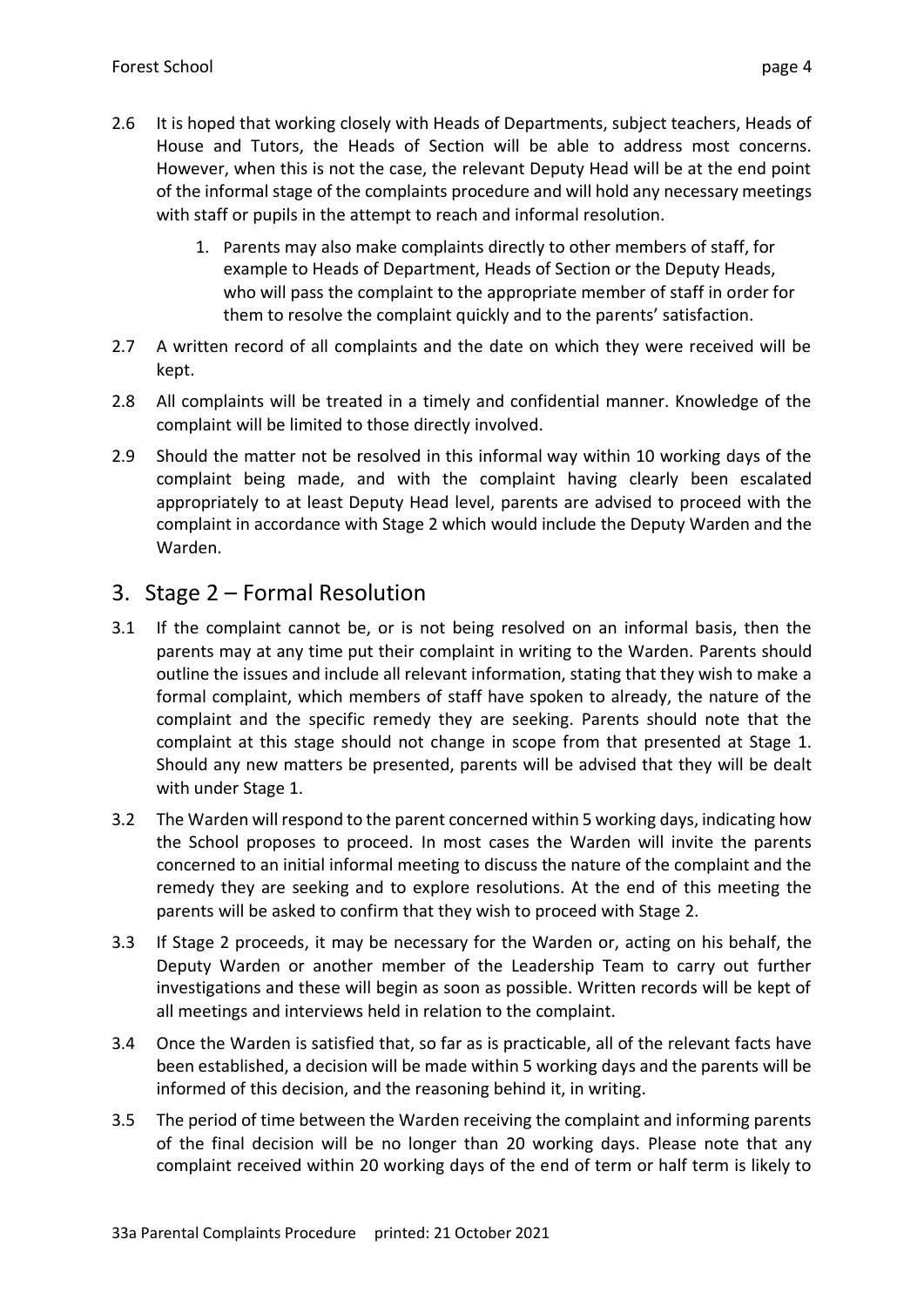take longer to resolve owing to school holidays and the unavailability of staff.

- 3.6 The Warden will keep written records of all meetings and interviews held in relation to the complaint.
- 3.7 It is hoped that parents will feel satisfied with the outcome, or that, at least, all concerns they have raised have been fully and fairly considered. If parents are not satisfied they may if they wish proceed to Stage 3 of the complaints procedure

## 4. Stage 3 – Panel Hearing

4.1 Where parents are not satisfied with the response to their complaint under Stage 2, or where the parent's complaint relates to the Warden's own actions, they should contact the Clerk to the Governors to request a panel hearing. The Clerk to the Governors has been appointed by Governors of Forest School to call hearings of the Complaints Panel.

| Name of the Clerk to the Governors: | Mrs Ann Crawley                   |
|-------------------------------------|-----------------------------------|
| Telephone number:                   | 020 8509 6504                     |
| Email:                              | clerktothegovernors@forest.org.uk |

- 4.2 The letter to the Clerk to the Governors should set out the parents' specific grounds of appeal/ complaint and include a list of supporting documents they wish to go before the Complaints Panel. The letter should be delivered to the Clerk to the Governors within 5 working days of the receipt of the Warden's decision at Stage 2.
- 4.3 The Clerk to the Governors, on behalf of the Complaints Panel, will acknowledge the complaint and schedule a hearing to take place as soon as practicable and certainly within 20 working days.
- 4.4 The request will usually only be considered if the procedures at Stages 1 and 2 have been completed and the Panel will not consider any new areas of complaint which have not been previously raised as part of the complaints procedure.

The Warden may supply to the Clerk to the Governors a statement in response to the Stage 3 complaint and any documentation which the Warden wishes to go before the Complaints Panel. The Warden should do so within 7 working days from the date the Warden receives a copy of the information provided by the parents at clause 4.5 (above). This will be passed to the Panel.

- 4.5 The complaints panel will consist of at least three persons not directly involved in the matters detailed in the complaint, one of whom will be independent of the management and running of the School. Each of the panel members shall be appointed by the Chair of Governors of Forest School who will appoint a Chair of the Panel from the three members of the Panel.
- 4.6 The Complaints Panel will consider the documentation from all parties well in advance of the day set for the hearing to allow proper time for the Complaints Panel to request further details of the complaint, or any matter related to it, and for such information to be supplied in advance of the hearing. Copies of such particulars shall be provided by the Clerk to the Governors to all concerned parties not later than seven working days prior to the hearing.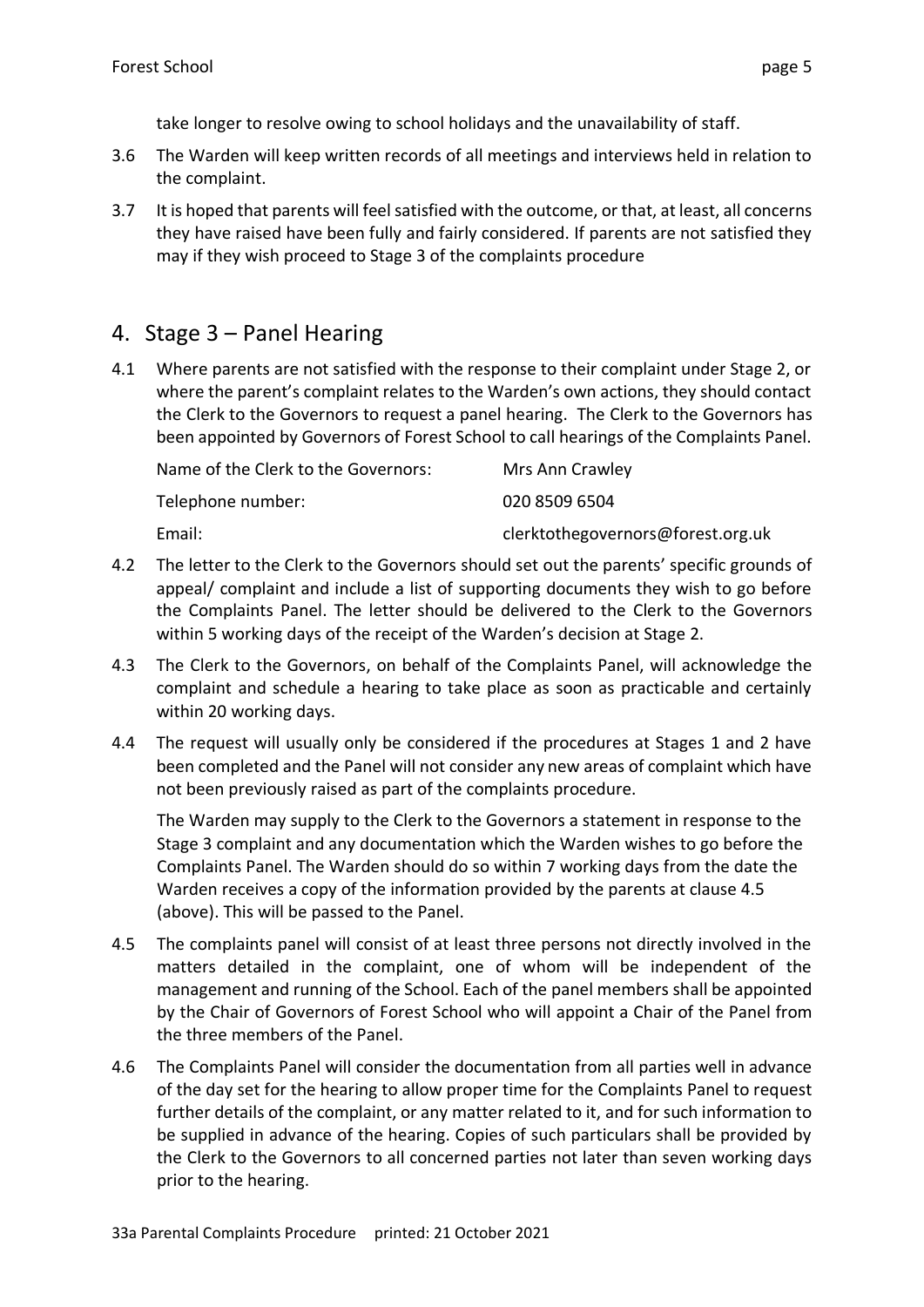- 4.7 Parents may attend the hearing and be accompanied to the hearing. This may be a relative, teacher or friend. The name and profession of the person they wish to be accompanied by should be confirmed no later than 5 working days after the Panel hearing date is confirmed. Legal representation will not be appropriate.
- 4.8 The Complaints Panel will request a meeting with the Warden before the hearing if they require clarification on any of the written information provided by the School. The Panel will also be able to ask the parents for any other relevant information or documentation.
- 4.9 If possible, the Panel will resolve the complaint immediately, without the need for further investigation. Where further investigation is required, the Panel will inform concerned parties how it should be carried out and the time within which it should be completed.
- 4.10 A minute of proceedings will be taken.
- 4.11 After consideration of all the facts they consider relevant, the Panel will decide on its findings and recommendation within 10 days of the Hearing. The Chair of the Panel will write to the parents informing them of its findings and recommendations, and the reasons for them. The findings and recommendations of the Panel will be final. The Panel's findings and recommendations will also be sent in writing to the Warden, the Chair of Governors of Forest School and, where appropriate, the person about whom the complaint was made.
- 4.12 A hearing under this procedure is not a legal hearing, but a private and confidential matter. It is not within the powers of the Panel to make any financial award, nor to impose sanctions on staff, pupils or parents. The Panel may make recommendations to the School on these matters or any other issues as appropriate.
- 4.13 The hearing will be minuted but not tape, video or digital recording may be made by any party. The minute will not be a verbatim account but is intended to be an accurate reflection of what was discussed. The minutes will be shared with any member of staff cited in the complaint. No notes, other records or oral statements about any matter discussed or arising from the proceedings shall be made available directly or indirectly to third parties, including the press or other media.
- 4.14 Unless the parent indicates prior to the panel hearing that they are now satisfied and do not wish to proceed further, the panel hearing should proceed not withstanding that the parent may subsequently decide not to attend. If necessary, the panel should consider the parent's complaint in his/her absence and issue findings on the substance of the complaint, thereby bringing the matter to a conclusion and allowing the school to review processes or practice, as appropriate. This does not prevent the school from accommodating parental availability for dates or considering comments concerning panel composition.

# 5. Early Years Foundation Stage (EYFS)

5.1 In the case of complaints received relating to pupils in the Early Years Foundation Stage, a record of complaints is kept for three years. Parents of pupils in the EYFS may contact Ofsted 0300 123 1231 and ISI (020 7600 0100) and may make a complaint to Ofsted and ISI if they so wish. Complainants will be notified of the outcome of an investigation